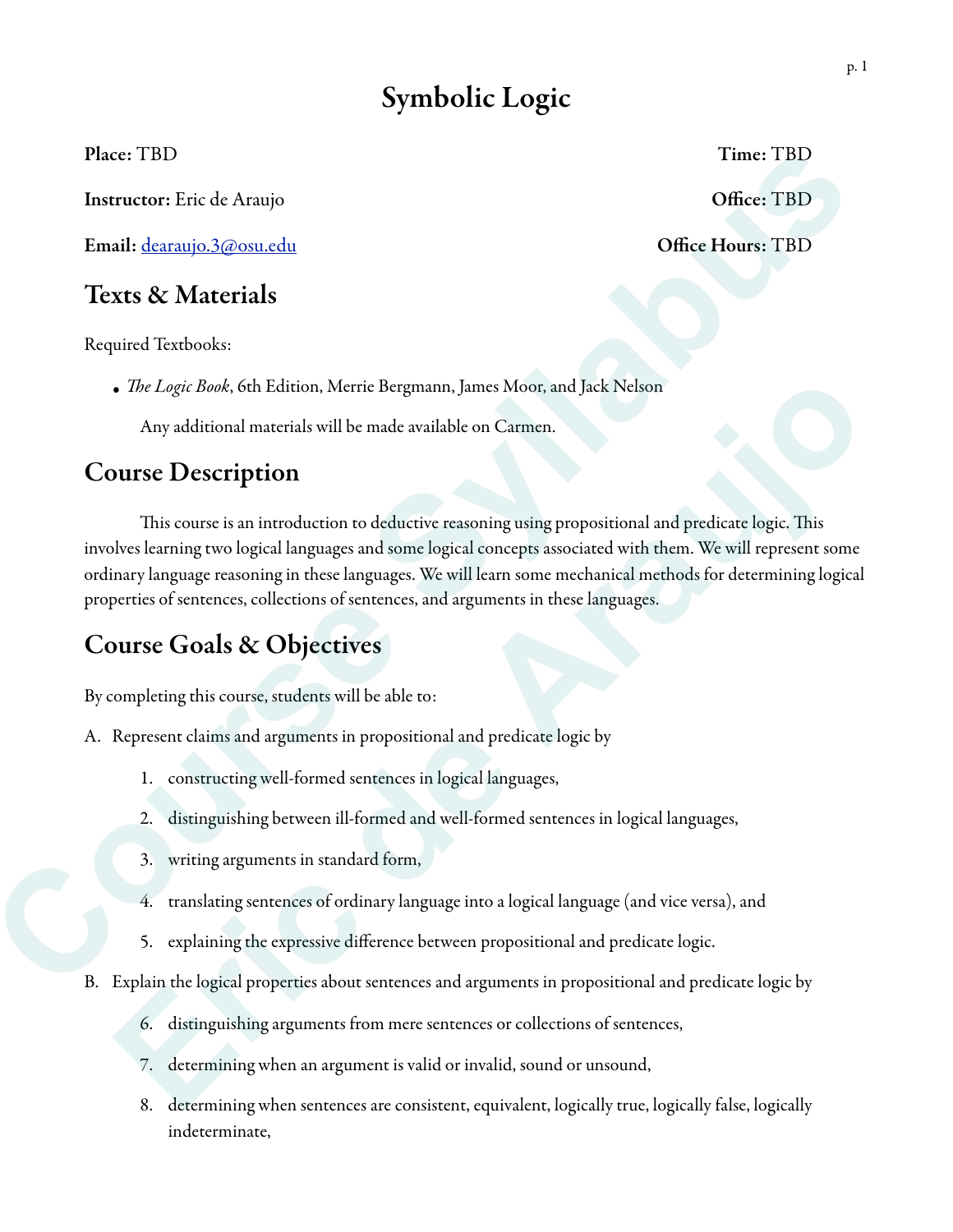- 9. explaining what it means for sentential connectives to be truth functional,
- C. Determine logical properties of sentences and arguments in propositional and predicate logic by
	- 10. using truth tables to determine logical properties of sentences and arguments in propositional logic,
	- 11. using interpretations to determine logical properties of sentences and arguments in predicate logic, and
	- 12. using derivations to show validity of arguments in propositional and predicate logic.

# Schedule

### *Topic Structure*

| Component      | Due Date                   | Venue    | <b>Includes Discussion</b> |
|----------------|----------------------------|----------|----------------------------|
| Reading        | First Day of Topic         |          | No                         |
| Entry Quiz     |                            | Online   |                            |
| Mid-Point Quiz | Second Day of Topic        | Online   | Yes                        |
| Exit Quiz      | 1 class after End of Topic | In-Class | Yes                        |

#### *Schedule of Topics*

|                                                                                                            |          | 10. using truth tables to determine logical properties of sentences and arguments in propositional logic,                                                                                                                                                                                                                                                                                                                                                                                                                                                             |                         |     |                            |                |             |
|------------------------------------------------------------------------------------------------------------|----------|-----------------------------------------------------------------------------------------------------------------------------------------------------------------------------------------------------------------------------------------------------------------------------------------------------------------------------------------------------------------------------------------------------------------------------------------------------------------------------------------------------------------------------------------------------------------------|-------------------------|-----|----------------------------|----------------|-------------|
| and                                                                                                        |          | 11. using interpretations to determine logical properties of sentences and arguments in predicate logic,                                                                                                                                                                                                                                                                                                                                                                                                                                                              |                         |     |                            |                |             |
|                                                                                                            |          | 12. using derivations to show validity of arguments in propositional and predicate logic.                                                                                                                                                                                                                                                                                                                                                                                                                                                                             |                         |     |                            |                |             |
| Schedule                                                                                                   |          |                                                                                                                                                                                                                                                                                                                                                                                                                                                                                                                                                                       |                         |     |                            |                |             |
| subject to change as the course progresses.<br>Topic Structure<br>what that will look like for each topic: |          | Here is the schedule we hope to follow. The first table lists the topics and associated readings. You<br>should read the material before the first day of discussion. Reading quizzes are due the day of the assigned<br>reading. The second table lists when major assignments are due and when exams will occur. The schedule is<br>We will progress through each topic using the same structure. Each topic begins with the reading and an entry<br>quiz, has a mid-point quiz, and ends with an exit quiz. These are explained in Course Mechanics below. Here is |                         |     |                            |                |             |
| Component                                                                                                  | Due Date |                                                                                                                                                                                                                                                                                                                                                                                                                                                                                                                                                                       | Venue                   |     | <b>Includes Discussion</b> |                |             |
| Reading<br>Entry Quiz                                                                                      |          | First Day of Topic                                                                                                                                                                                                                                                                                                                                                                                                                                                                                                                                                    | Online                  | No  |                            |                |             |
| Mid-Point Quiz                                                                                             |          | Second Day of Topic                                                                                                                                                                                                                                                                                                                                                                                                                                                                                                                                                   | Online                  | Yes |                            |                |             |
| Exit Quiz                                                                                                  |          | 1 class after End of Topic                                                                                                                                                                                                                                                                                                                                                                                                                                                                                                                                            | In-Class                | Yes |                            |                |             |
| Schedule of Topics                                                                                         |          |                                                                                                                                                                                                                                                                                                                                                                                                                                                                                                                                                                       |                         |     |                            |                |             |
| Number                                                                                                     |          | Topic                                                                                                                                                                                                                                                                                                                                                                                                                                                                                                                                                                 | Chapter                 |     | Day<br>Start               | Day End        | Goals       |
| $\mathbf{1}$                                                                                               |          | <b>Logical Concepts</b>                                                                                                                                                                                                                                                                                                                                                                                                                                                                                                                                               | $\mathbf{1}$            |     | $\overline{2}$             | $\overline{3}$ | $\mathbf B$ |
| $\overline{2}$                                                                                             |          | The Language of<br>Sentential Logic                                                                                                                                                                                                                                                                                                                                                                                                                                                                                                                                   | $\mathfrak{2}$          |     | $\overline{4}$             | 6              | A           |
| 3                                                                                                          |          | Meaning in Sentential<br>Logic                                                                                                                                                                                                                                                                                                                                                                                                                                                                                                                                        | $\overline{\mathbf{3}}$ |     | $\overline{7}$             | 10             | B, C        |
| $\overline{4}$                                                                                             |          | Proofs for Sentential<br>Logic                                                                                                                                                                                                                                                                                                                                                                                                                                                                                                                                        | 5                       |     | 11                         | 14             | B, C        |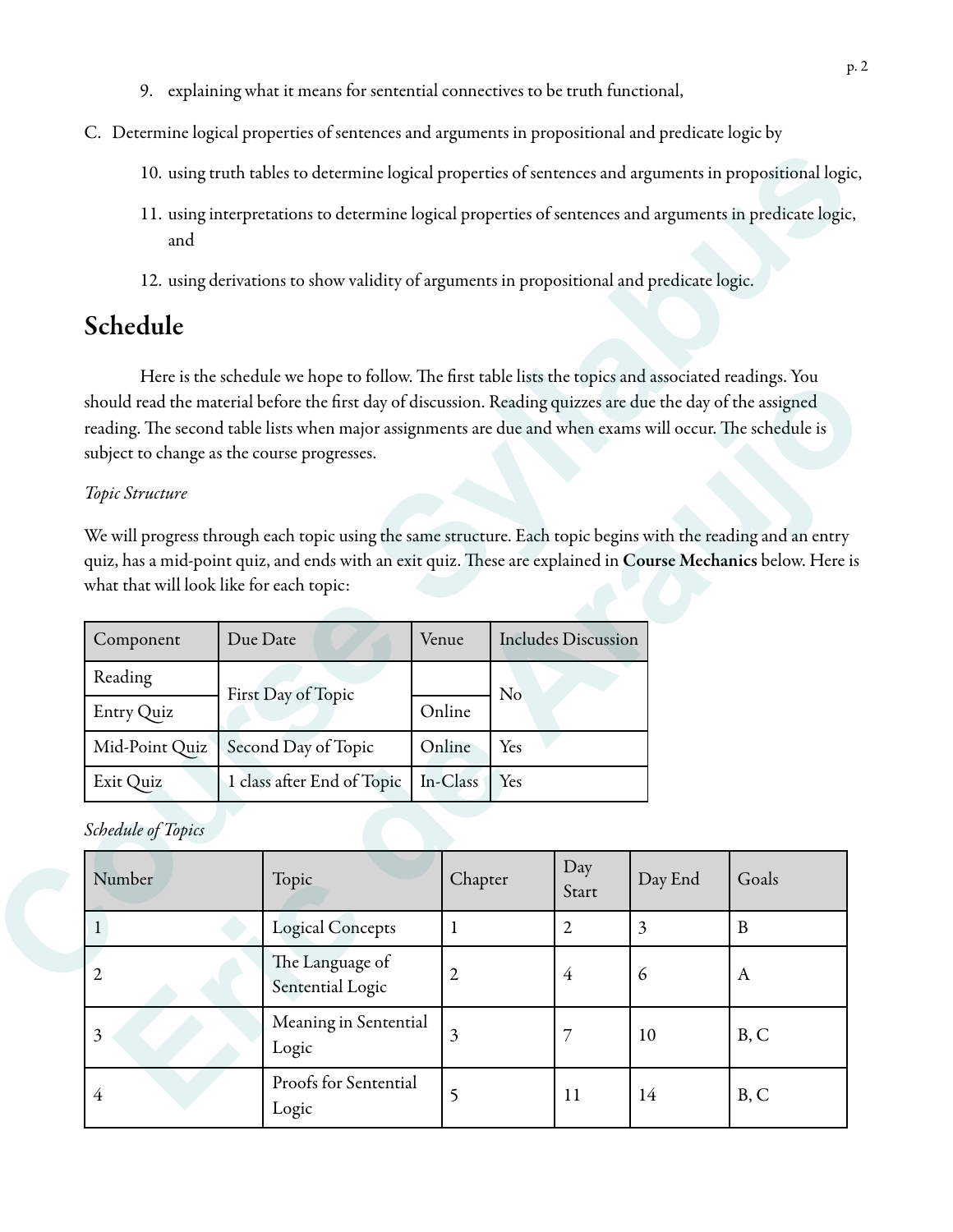|               | The Language of<br>Predicate Logic |    | 16 | 19 | A    |
|---------------|------------------------------------|----|----|----|------|
| $\mathfrak b$ | Meaning in Predicate<br>Logic      | 8  | 20 | 23 | B, C |
|               | Proofs in Predicate<br>Logic       | 10 | 25 | 28 | B, C |

*Schedule of Assignments and Exams*

| 6               |                                   | Meaning in Predicate<br>Logic       | 8          | 20 | 23 | B, C |
|-----------------|-----------------------------------|-------------------------------------|------------|----|----|------|
| 7               |                                   | Proofs in Predicate<br>Logic        | 10         | 25 | 28 | B, C |
|                 | Schedule of Assignments and Exams |                                     |            |    |    |      |
| Day             | Topic                             |                                     | Quiz       |    |    |      |
| $\overline{2}$  |                                   |                                     | Entry Quiz |    |    |      |
| 3               |                                   | 1. Logical Concepts                 | Mid Quiz   |    |    |      |
| $\overline{4}$  |                                   |                                     | Exit Quiz  |    |    |      |
|                 |                                   |                                     | Entry Quiz |    |    |      |
| 5               |                                   | 2. The Language of Sentential Logic | Mid Quiz   |    |    |      |
| 7               |                                   |                                     | Exit Quiz  |    |    |      |
|                 |                                   |                                     | Entry Quiz |    |    |      |
| 8               |                                   | 3. Meaning in Sentential Logic      | Mid Quiz   |    |    |      |
| 11              |                                   |                                     | Exit Quiz  |    |    |      |
|                 |                                   |                                     | Entry Quiz |    |    |      |
| 12              |                                   | 4. Proofs for Sentential Logic      | Mid Quiz   |    |    |      |
| 16              |                                   |                                     | Exit Quiz  |    |    |      |
| 15              |                                   | Exam 1 (Topics $1-3$ )              |            |    |    |      |
| 16              |                                   |                                     | Entry Quiz |    |    |      |
| 17              |                                   | 5. The Language of Predicate Logic  | Mid Quiz   |    |    |      |
| 20              |                                   |                                     | Exit Quiz  |    |    |      |
|                 |                                   |                                     | Entry Quiz |    |    |      |
| 21              |                                   | 6. Meaning in Predicate Logic       | Mid Quiz   |    |    |      |
| 25              |                                   |                                     | Exit Quiz  |    |    |      |
| 24 <sup>°</sup> |                                   | Exam 2 (Topics 4 and 5)             |            |    |    |      |
| 25              |                                   |                                     | Entry Quiz |    |    |      |
| $26\,$          |                                   | 7. Proofs for Predicate Logic       | Mid Quiz   |    |    |      |
|                 |                                   |                                     |            |    |    |      |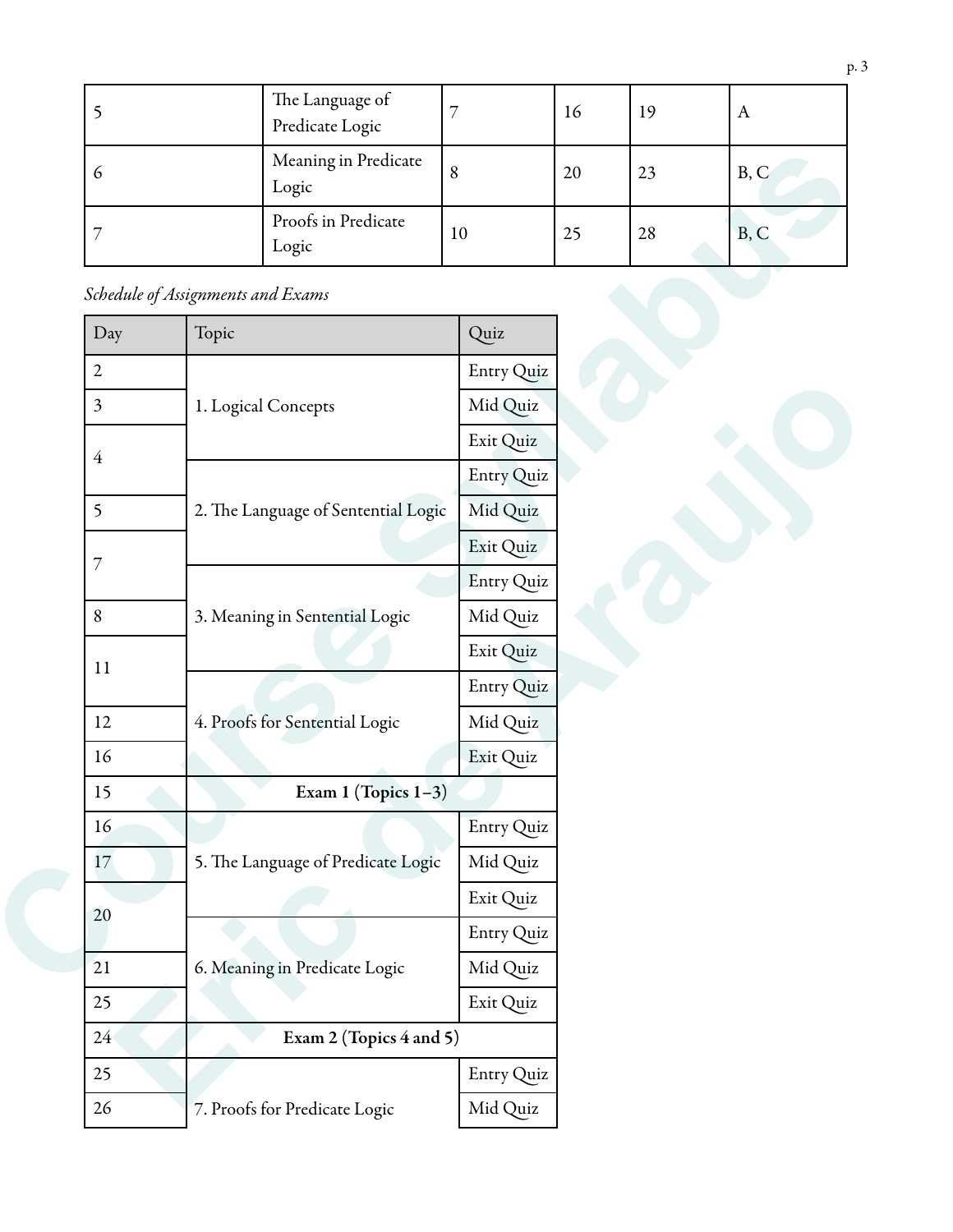|           |                           | <b>Exit Quiz</b> |
|-----------|---------------------------|------------------|
| Exam Week | Exam $3$ (Topics 6 and 7) |                  |

# Grading

| Quizzes                                                                                                                                                                                                                                                       | 45% |                                                           | Exams | 45% |
|---------------------------------------------------------------------------------------------------------------------------------------------------------------------------------------------------------------------------------------------------------------|-----|-----------------------------------------------------------|-------|-----|
| Entry Quizzes                                                                                                                                                                                                                                                 | 10% | Exam 1                                                    |       | 15% |
| Mid Quizzes                                                                                                                                                                                                                                                   | 15% | Exam 2                                                    |       | 15% |
| Exit Quizzes                                                                                                                                                                                                                                                  | 20% | Exam 3                                                    |       | 15% |
| Participation                                                                                                                                                                                                                                                 | 10% |                                                           |       |     |
| Each topic has an entry, mid, and exit quiz. These quizzes are designed to give your progressively more                                                                                                                                                       |     | Here is how I plan to accomplish the goals of the course: |       |     |
|                                                                                                                                                                                                                                                               |     |                                                           |       |     |
| Quizzes<br>practice with the content we are covering in each topic. Here is an explanation of each type of quiz:<br><b>Entry Quiz</b><br>$\bullet$<br>These quizzes are intended to test your comprehension of our reading and give you an indication of what |     |                                                           |       |     |
| you will be able to do by the end of each topic. These quizzes are mostly graded on completion and<br>completed online:                                                                                                                                       |     |                                                           |       |     |
| Completion = $2/3$                                                                                                                                                                                                                                            |     |                                                           |       |     |
| Accuracy = $1/3$                                                                                                                                                                                                                                              |     |                                                           |       |     |
| Mid Quiz                                                                                                                                                                                                                                                      |     |                                                           |       |     |

# Course Mechanics

## *Quizzes*

These quizzes are intended to test your comprehension of our reading and give you an indication of what you will be able to do by the end of each topic. These quizzes are mostly graded on completion and completed online: **Participation** 1998<br> **Example 1998**<br>
Here is how I plan to accomplish the goals of the course:<br>
faces<br>
Fach topic has an entry, mid, and exit quiz. These quizzes are designed to give your progressively more<br>
trice with t

- Completion  $= 2/3$
- Accuracy =  $\frac{1}{3}$

### Mid Quiz

- Completion =  $\frac{1}{3}$
- Accuracy  $= 2/3$

## • Exit Quiz

By the end of each topic, you should be able to perform well on the exit quiz. These quizzes are representative of what you will be tested on in the exams. They are done on paper and turned in class. They have an accompanying discussion forum.